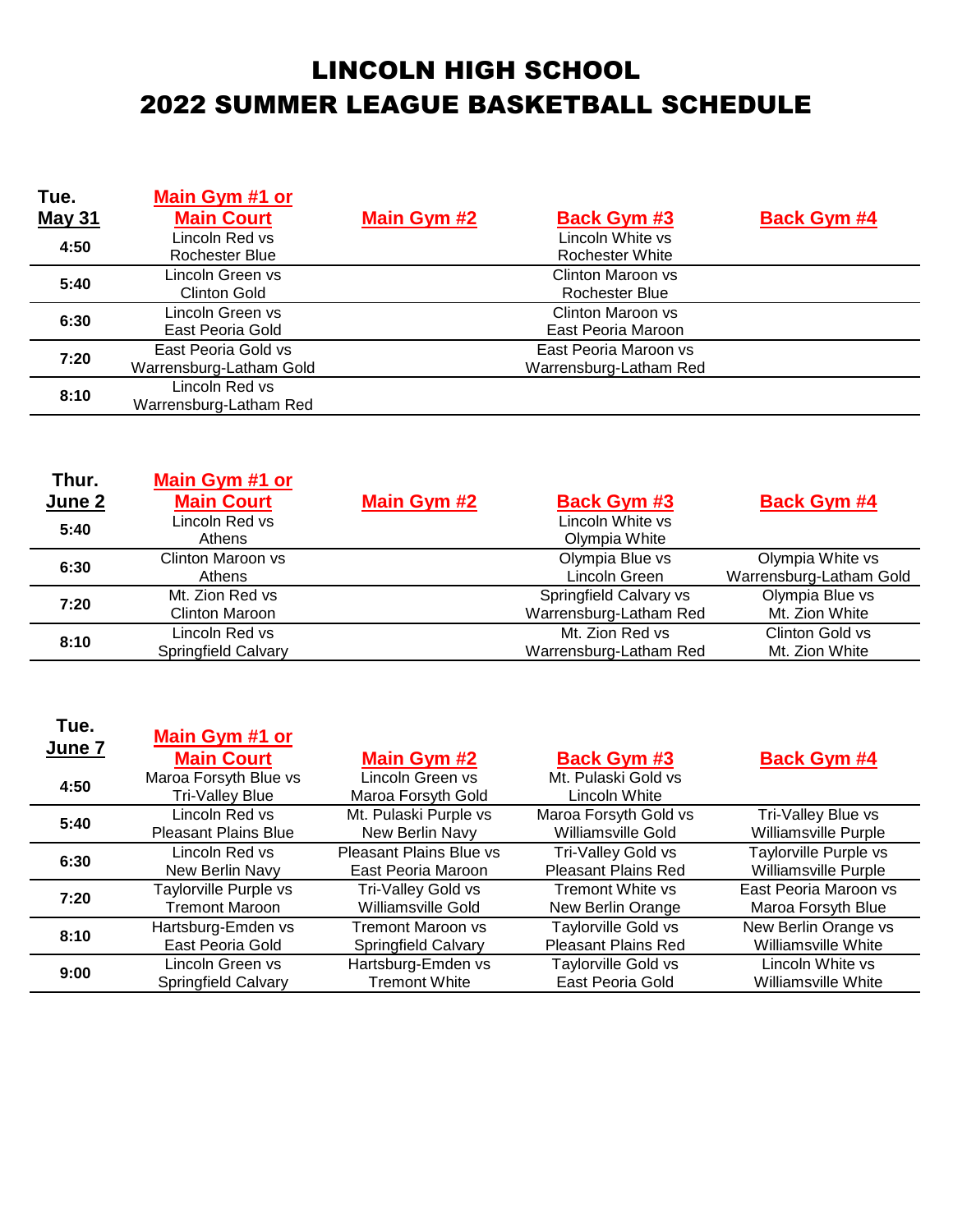| Thurs.<br>June 9<br>3:10 | Main Gym #1 or<br><b>Main Court</b>     | Main Gym #2 | <b>Back Gym #3</b>                        | <b>Back Gym #4</b>                               |
|--------------------------|-----------------------------------------|-------------|-------------------------------------------|--------------------------------------------------|
| 4:00                     | <b>Lincoln Green Vs</b><br>Rochester    |             | Mt. Pulaski vs<br>Decatur MacArthur       | Jacksonville vs<br>Glenwood                      |
| 4:50                     | Rochester vs<br>Mt. Pulaski             |             | Glenwood vs<br><b>Decatur MacArthur</b>   | Lincoln Red vs<br><b>Jacksonville</b>            |
| 5:40                     | Lincoln Red vs<br>Illini Central        |             | Mt. Zion Red vs<br>Athens                 | Taylorville Purple vs<br>Warrensburg-Latham Gold |
| 6:30                     | Mt. Zion Red vs<br>Monticello           |             | Athens vs<br><b>Taylorville Purple</b>    | Illini Central vs<br>Olympia White               |
| 7:20                     | Lincoln Red vs<br>Monticello            |             | Tri-Valley Blue vs<br>Mt. Zion White      | <b>Taylorville Gold vs</b><br>Olympia White      |
| 8:10                     | Tri-Valley Blue vs<br>Washington        |             | Olympia Blue vs<br>Warrensburg-Latham Red | Lincoln Green vs<br><b>Taylorville Gold</b>      |
| 9:00                     | Washington vs<br>Warrensburg-Latham Red |             | Lincoln Green vs<br>Mt. Zion White        | Olympia Blue vs<br><b>Lincoln White</b>          |

| Tue.<br>June 14 | Main Gym #1 or<br><b>Main Court</b> | Main Gym #2                 | <b>Back Gym #3</b>          | <b>Back Gym #4</b>        |
|-----------------|-------------------------------------|-----------------------------|-----------------------------|---------------------------|
| 4:00            | Lincoln White vs<br>Tremont White   |                             |                             |                           |
| 4:50            | Tri-Valley Blue vs                  | Athens vs                   | Rochester Blue vs           | Tri-Valley Gold vs        |
|                 | <b>Pleasant Plains Blue</b>         | Warrensburg-Latham Red      | Taylorville Purple          | <b>Tremont White</b>      |
| 5:40            | Lincoln Green vs                    | Tri-Valley Blue vs          | Taylorville Purple vs       | Tri-Valley Gold vs        |
|                 | East Peoria Gold                    | Athens                      | <b>Pleasant Plains Blue</b> | Warrensburg-Latham        |
| 6:30            | Rochester Blue vs                   | East Peoria Gold vs         | Williamsville Purple vs     | Olympia Blue vs           |
|                 | East Peoria Maroon                  | <b>Pleasant Plains Red</b>  | Warrensburg-Latham Red      | Mt. Pulaski Gold          |
| 7:20            | Springfield vs                      | Tremont Maroon vs           | Lincoln Green vs            | Olympia Blue vs           |
|                 | East Peoria Maroon                  | <b>Williamsville Purple</b> | <b>Pleasant Plains Red</b>  | <b>Williamsville Gold</b> |

| 5:40 | Lincoln Green vs   | Tri-Valley Blue vs         | Taylorville Purple vs       | <b>Tri-Valley Gold vs</b> |
|------|--------------------|----------------------------|-----------------------------|---------------------------|
|      | East Peoria Gold   | Athens                     | <b>Pleasant Plains Blue</b> | Warrensburg-Latham Gold   |
| 6:30 | Rochester Blue vs  | East Peoria Gold vs        | Williamsville Purple vs     | Olympia Blue vs           |
|      | East Peoria Maroon | <b>Pleasant Plains Red</b> | Warrensburg-Latham Red      | Mt. Pulaski Gold          |
| 7:20 | Springfield vs     | Tremont Maroon vs          | Lincoln Green vs            | Olympia Blue vs           |
|      | East Peoria Maroon | Williamsville Purple       | <b>Pleasant Plains Red</b>  | Williamsville Gold        |
|      | Tremont Maroon vs  | Hartsburg-Emden vs         | Olympia White vs            | Rochester White vs        |
| 8:10 | Lincoln Red        | Mt. Pulaski Purple         | Williamsville White         | Williamsville Gold        |
|      | Springfield vs     |                            | Rochester White vs          | Olympia White vs          |
| 9:00 | Lincoln Red        |                            | Hartsburg-Emden             | Williamsville White       |

| Thurs.<br><b>June 16</b> | Main Gym #1 or<br><b>Main Court</b>               | Main Gym #2 | <b>Back Gym #3</b>                              | <b>Back Gym #4</b>                    |
|--------------------------|---------------------------------------------------|-------------|-------------------------------------------------|---------------------------------------|
| 3:10                     | Lincoln Red vs<br>Mt. Pulaski                     |             |                                                 |                                       |
| 4:00                     | Glenwood vs<br>Decatur St. Teresa                 |             | Mt. Pulaski vs<br>Jacksonville                  |                                       |
| 4:50                     | Jacksonville vs<br>Decatur St. Teresa             |             | Lincoln Red vs<br>Glenwood                      |                                       |
| 5:40                     | <b>Taylorville Gold vs</b><br>Springfield Calvary |             | Mt. Zion White vs<br>Illini Central             |                                       |
| 6:30                     | Tri-Valley Blue vs<br>Monticello                  |             | Illini Central vs<br><b>Springfield Calvary</b> | Mt. Zion White vs<br>Taylorville Gold |
| 7:20                     | Mt. Zion Red vs<br>Washington                     |             | Athens vs<br>Monticello                         | Tri-Valley Blue vs<br>Lincoln Green   |
| 8:10                     | Lincoln Red vs<br>Washington                      |             | Athens vs<br>Mt. Zion Red                       |                                       |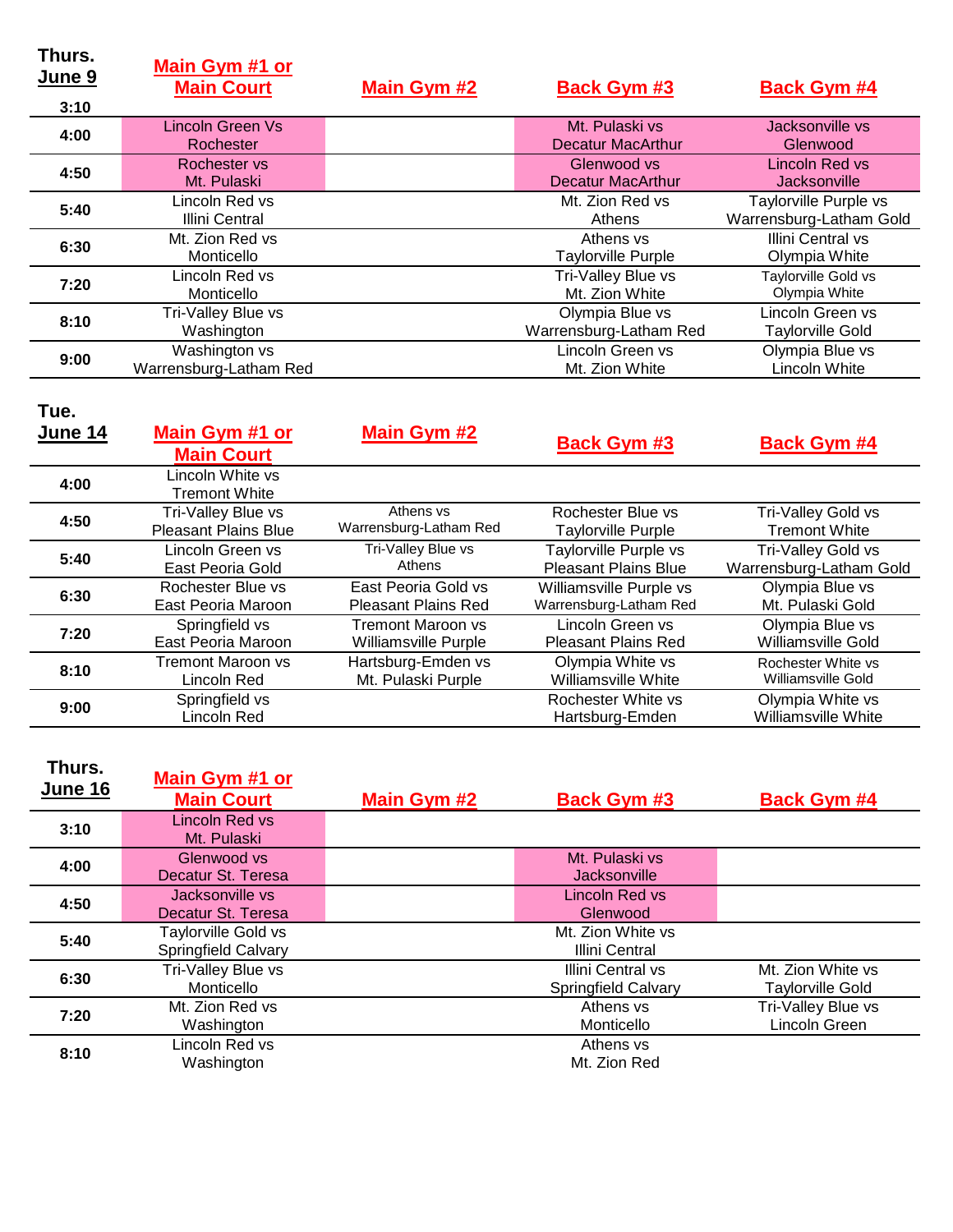| Tue.<br>June 21 | Main Gym #1 or<br><b>Main Court</b>         | Main Gym #2                              | <b>Back Gym #3</b>             | <b>Back Gym #4</b>      |
|-----------------|---------------------------------------------|------------------------------------------|--------------------------------|-------------------------|
| 4:00            | Mt. Pulaski Gold vs<br><b>Tremont White</b> |                                          |                                |                         |
| 4:50            | <b>Tremont White vs</b>                     | Rochester White vs                       | <b>Pleasant Plains Blue vs</b> | Clinton Gold vs         |
|                 | Maroa Forsyth Gold                          | Williamsville White                      | Lincoln Green                  | Lincoln White           |
| 5:40            | Clinton Maroon vs                           | <b>Pleasant Plains Blue vs</b>           | East Peoria Gold vs            | Williamsville White vs  |
|                 | Hartsburg-Emden                             | Williamsville Gold                       | Maroa Forsyth Gold             | Warrensburg-Latham Gold |
| 6:30            | Lincoln Red vs                              | Hartsburg Emden vs                       | Maroa Forsyth Blue vs          | Lincoln Green vs        |
|                 | Clinton Maroon                              | Warrensburg-Latham Red                   | <b>Pleasant Plains Red</b>     | Williamsville Gold      |
| 7:20            | <b>Pleasant Plains Red vs</b>               | Maroa Forsyth Blue vs                    | <b>Tremont Maroon vs</b>       | East Peoria Gold vs     |
|                 | <b>Williamsville Purple</b>                 | Lincoln Red                              | Warrensburg-Latham Red         | <b>Tri-Valley Gold</b>  |
| 8:10            | East Peoria Maroon vs                       | Tri-Valley Blue vs                       | Mt. Pulaski Purple vs          | Rochester Blue vs       |
|                 | Washington                                  | <b>Tremont Maroon</b>                    | <b>Tri-Valley Gold</b>         | Williamsville Purple    |
| 9:00            | Rochester Blue vs<br>Washington             | Tri-Valley Blue vs<br>East Peoria Maroon |                                |                         |

| Thurs.<br><b>June 23</b> | <b>Main Gym #1 or</b><br><b>Main Court</b> | Main Gym #2 | <b>Back Gym #3</b>                           | <b>Back Gym #4</b> |
|--------------------------|--------------------------------------------|-------------|----------------------------------------------|--------------------|
| 4:00                     | Glenwood vs<br>Mt. Pulaski                 |             |                                              |                    |
| 4:50                     | Glenwood vs<br>Lincoln Green               |             | Lincoln Red vs<br>Mt. Pulaski                |                    |
| 5:40                     | Tri-Valley Blue vs<br>Mt. Zion Red         |             | Lincoln Green vs<br><b>Taylorville Gold</b>  |                    |
| 6:30                     | Tri-Valley Blue vs<br>Lincoln Red          |             | Mt, Zion White vs<br><b>Taylorville Gold</b> |                    |
| 7:20                     | Taylorville Purple vs<br>Mt. Zion Red      |             | Lincoln Green vs<br>Olympia Blue             |                    |
| 8:10                     | Taylorville Purple vs<br>Lincoln Red       |             | Mt. Zion White vs<br>Olympia Blue            |                    |

| Tue.<br>June 28 | <b>Main Gym #1 or</b><br><b>Main Court</b> | Main Gym #2            | <b>Back Gym #3</b>     | <b>Back Gym #4</b>         |
|-----------------|--------------------------------------------|------------------------|------------------------|----------------------------|
| 4:50            | Clinton Gold vs                            | Tri-Valley Gold vs     | Hartsburg-Emden vs     | East Peoria Gold vs        |
|                 | Maroa Forsyth Gold                         | Lincoln White          | Lincoln Green          | <b>Springfield Calvary</b> |
| 5:40            | Mt. Zion White vs                          | Tri-Valley Gold vs     | Clinton Maroon vs      | East Peoria Gold vs        |
|                 | <b>Springfield Calvary</b>                 | Maroa Forsyth Gold     | <b>Tri-Valley Blue</b> | <b>Clinton Gold</b>        |
| 6:30            | Washington vs                              | Hartsburg-Emden vs     | Clinton Maroon vs      | Mt. Zion White vs.         |
|                 | <b>Taylorville Purple</b>                  | <b>Tri-Valley Blue</b> | Maroa Forsyth Blue     | Warrensburg-Latham Gold    |
| 7:20            | Washington vs                              | East Peoria Maroon vs  | Athens vs              | Rochester Blue vs          |
|                 | Springfield                                | Taylorville Purple     | Maroa Forsyth Blue     | Warrensburg-Latham Red     |
| 8:10            | Mt. Zion Red vs.                           | Lincoln Red vs         | Lincoln Green vs       | East Peoria Maroon vs      |
|                 | Springfield                                | <b>Rochester Blue</b>  | Warrensburg-Latham Red | Athens                     |
| 9:00            | Mt. Zion Red vs<br>Lincoln Red             |                        |                        |                            |